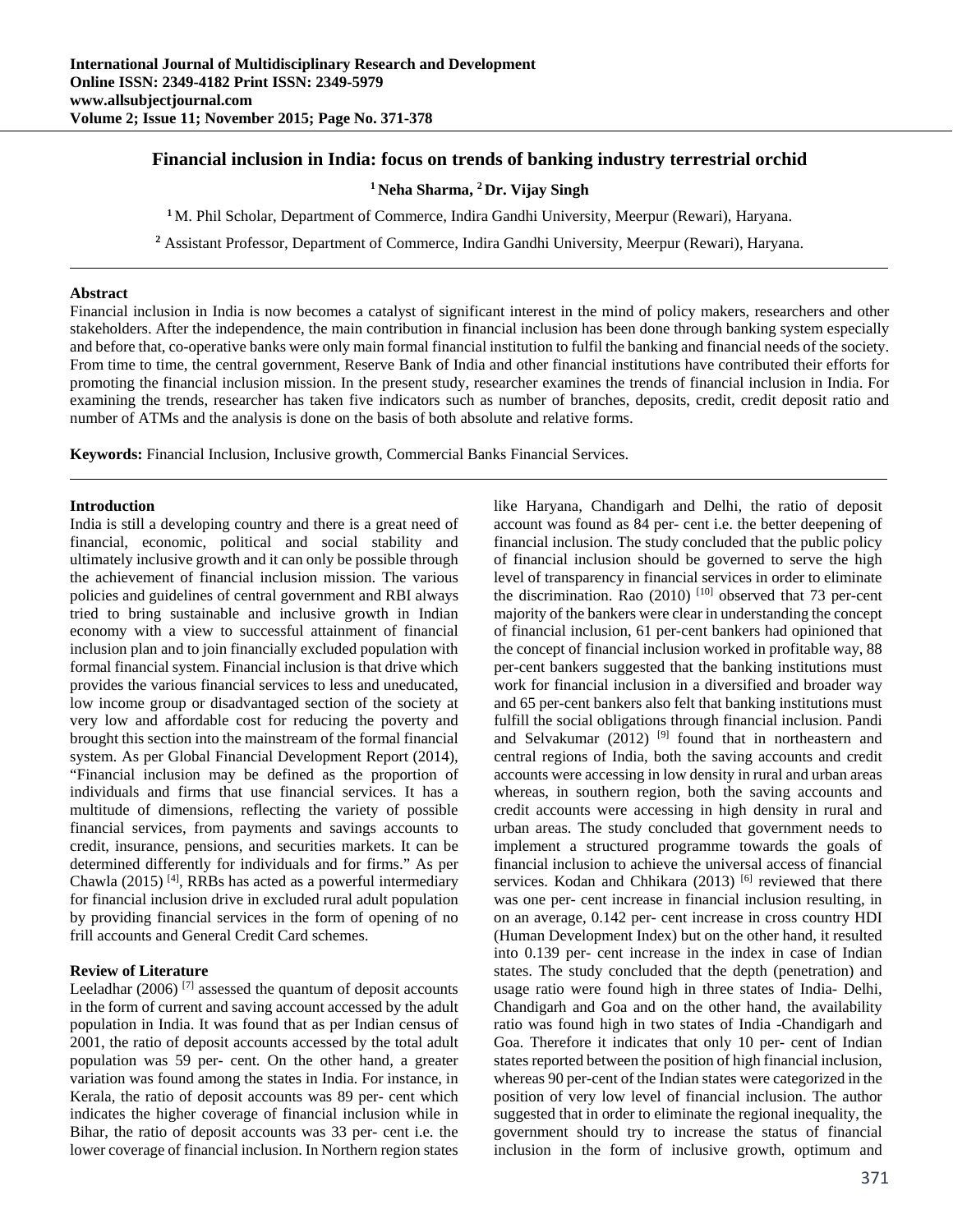sustainable development of various economies across the world. Behal (2013)<sup>[3]</sup> found that the credit- deposit ratio of all scheduled commercial banks was indicating ideal performance in rural areas and the net profitability ratio of private sector banks indicated the better performance as compared to the public sector and foreign banks in that regard. The cause of negative growth rate of public sector banks in the form of net profitability ratio was the continuous declining their profits from the period of 2009 to 2011. It was found that, on an average, every bank group had their negative growth rate of NPAs i.e. the good working position of every bank group in rural areas. It was suggested that government should adopt the strong actions in terms of introducing the better product range to the excluded rural section of the Indian society.

## **Objectives of the Study**

This study aims to analyze the trends of financial inclusion in India during 2004-2013.

### **Research Methodology**

This study is descriptive cum analytical. The outcomes of Scheduled Commercial Banks are considered. The study is based on secondary data and it covers the study period from 2004 to 2013. The data for the study has been collected from published reports of RBI, GOI statistics, statistical returns of Scheduled Commercial Banks, websites of Ministry of Finance, NABARD, SIDBI and microfinance, Report of Rangarajan Committee (2008) [11], various journals and various Ph.D Thesis has also been taken into consideration. Percentage, average, standard deviation, minima, maxima, Compound Annual Growth Rate and Regression has been used to analyze the gathered for drawing inferences. The whole analysis has been done according to residential area by taking the classification mentioned by RBI in its report.

### **Results and Discussion**

For examining the trends of financial inclusion in India, five parameters (i.e. number of branches, deposits, credit, credit deposit ratio and number of ATMs) of SCBs are choosen as per availability of Reserve Bank of India data and the analysis is done on the basis of both absolute and relative terms.

|                                  |                          | <b>Trends of Branches</b>    |                 |                    |               |                    |                           |                    |              |  |
|----------------------------------|--------------------------|------------------------------|-----------------|--------------------|---------------|--------------------|---------------------------|--------------------|--------------|--|
| <b>Years</b>                     |                          | Rural                        |                 | Semi - Urban       |               | <b>Urban</b>       |                           | Metropolitan       | <b>Total</b> |  |
|                                  | <b>Actual</b>            | <b>Trend value</b>           | <b>Actual</b>   | <b>Trend value</b> | <b>Actual</b> | <b>Trend value</b> | <b>Actual</b>             | <b>Trend value</b> |              |  |
| 2004                             | 29674                    | 28274                        | 5040            | 5254               | 300           | 342                | 18                        | 22                 | 35032        |  |
|                                  | (84.71)                  |                              | (14.39)         |                    | (0.86)        |                    | (0.05)                    |                    |              |  |
| 2005                             | 29569<br>(84.65)         | 28508                        | 5041<br>(14.43) | 5367               | 303<br>(0.87) | 349                | $\overline{18}$<br>(0.05) | 24                 | 34931        |  |
| 2006                             | 28333<br>(81.94)         | 28741                        | 5811<br>(16.81) | 5480               | 402<br>(1.16) | 357                | 31<br>(0.09)              | 26                 | 34577        |  |
| 2007                             | 28203<br>(81.82)         | 28973                        | 5834<br>(16.92) | 5593               | 403<br>(1.17) | 365                | $\overline{31}$<br>(0.09) | 27                 | 34471        |  |
| 2008                             | 28281<br>(81.79)         | 29207                        | 5863<br>(16.96) | 5706               | 402<br>(1.16) | 372                | 33<br>(0.10)              | 29                 | 34579        |  |
| 2009                             | 28366<br>(81.79)         | 29440                        | 5887<br>(16.97) | 5819               | 395<br>(1.14) | 380                | 33<br>(0.10)              | 31                 | 34681        |  |
| 2010                             | 28552<br>(81.82)         | 29673                        | 5915<br>(16.95) | 5932               | 395<br>(1.13) | 387                | 33<br>(0.09)              | 33                 | 34895        |  |
| 2011                             | 28980<br>(81.97)         | 29906                        | 5952<br>(16.84) | 6045               | 387<br>(1.09) | 395                | 34<br>(0.10)              | 34                 | 35353        |  |
| 2012                             | 30666<br>(82.48)         | 30139                        | 6092<br>(16.38) | 6158               | 389<br>(1.05) | 403                | 35<br>(0.09)              | 36                 | 37182        |  |
| 2013                             | 32609<br>(83.16)         | 30372                        | 6186<br>(15.78) | 6271               | 384<br>(0.98) | 410                | 34<br>(0.09)              | 38                 | 39213        |  |
| Mean                             |                          | 29323.3                      |                 | 5762.1             |               | 376                |                           | 30                 | 35491.4      |  |
| S.D                              |                          | 1403.7                       |                 | 397.59             |               | 39.81              |                           | 6.45               | 1526.61      |  |
| Min                              |                          | 28203                        |                 | 5040               |               | 300                |                           | 18                 | 34471        |  |
| Max                              |                          | 32609                        |                 | 6186               |               | 403                |                           | 35                 | 39213        |  |
| CAGR                             |                          | 0.95                         |                 | 2.07               |               | 2.5                |                           | 6.57               | 1.13         |  |
| 2014*                            |                          | 30605                        | 6384            |                    |               | 418                |                           | 39                 |              |  |
| 2015*                            |                          | 30839                        |                 | 6497               |               | 425                |                           | 41                 |              |  |
| 2016*                            |                          | 31072                        |                 | 6610               |               | 433                | 43                        |                    |              |  |
| 2017*                            |                          | 31305                        |                 | 6723               |               | 441                |                           | 45                 |              |  |
| 2018*<br>$\alpha$ <sub>---</sub> | and Ducto spectation and | 31538<br>$-$ DDI (2004.2012) |                 | 6836               |               | 448                | 46                        |                    |              |  |

**Table 1.1:** Number of branches of SCBs according to Population Group: 2004-2013 (As on 31<sup>st</sup> March)

**Source:** Basic statistical returns, RBI (2004-2013).

**Note:** 1. Figures in brackets are percentage of their respective total.

2. \*The values of the period from 2014-2018 are estimated trend values.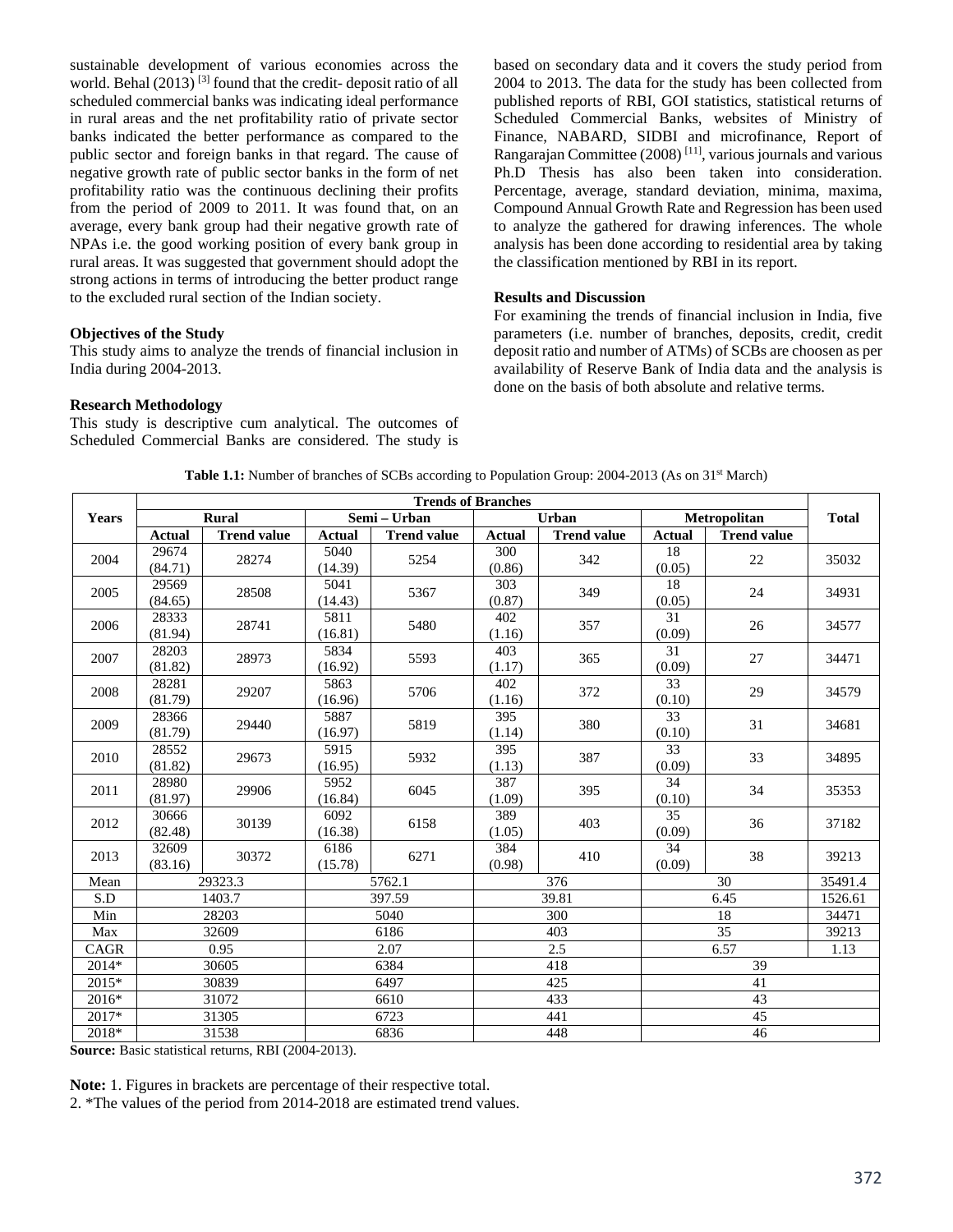

**Fig 1.1:** Trends of Branches of SCBs

Table 1.1 exhibits the information regarding the spread of number of branches of Scheduled Commercial Banks according to population groups, i.e. rural, semi- urban, urban and metropolitan areas during the study period, 2004-2013. In order to analyze the deepening of financial inclusion, it is found that averagely, 82.61 per-cent of total branches of Scheduled Commercial Banks have opened in rural areas followed by semi-urban areas with 16.24 per-cent, urban areas with 1.06 per-cent and metropolitan areas with 0.09 per-cent during these ten years (2004-2013) because as per RBI guidelines, the ratio of opening of branches in rural (priority sector) and other areas is 3:1, i.e. so that on an average

maximum number of branches opened in rural areas. On the other hand, the growth pattern of branches of SCBs is highest in metropolitan areas with 6.57 per-cent CAGR during the period from 2004-2013 followed by urban areas (2.5 percent), semi- urban (2.07 percent) and rural (0.95 percent) respectively during the same period. The above table also injects the prediction of number of branches of SCBs for next five years with the help of Time Series Analysis (regression equations) which depicts the increasing trends in the spread of branches during the study period, 2004-2013. Additionally, the trends of overall status of branches of SCBs according to four population groups are clearly shown in figure 1.1.

|  |  | Table 1.2: Deposits of SCBs according to Population Group: 2004-2013 (As on 31 <sup>st</sup> March) (Amount in Rs. Billions) |  |
|--|--|------------------------------------------------------------------------------------------------------------------------------|--|
|  |  |                                                                                                                              |  |

|       |                     |                       |                     | <b>Deposits</b>       |                      |                       |                      |                |              |
|-------|---------------------|-----------------------|---------------------|-----------------------|----------------------|-----------------------|----------------------|----------------|--------------|
| Years | Rural               |                       | Semi-Urban          |                       | Urban                |                       | <b>Metropolitan</b>  |                | <b>Total</b> |
|       | Actual              | <b>Trend</b><br>value | <b>Actual</b>       | <b>Trend</b><br>value | Actual               | <b>Trend</b><br>value | Actual               | Trend<br>value |              |
| 2004  | 1950.817<br>(12.91) | 1340.63               | 2682.169(17.75)     | 1744.54               | 3302.957<br>(21.86)  | 2087.42               | 7176.790<br>(47.49)  | 4926.65        | 15112.73     |
| 2005  | 2131.041<br>(12.20) | 1867.44               | 2956.854(16.93)     | 2542.68               | 3748.910<br>(21.46)  | 3395.62               | 8631.335<br>(49.41)  | 8529.15        | 17468.14     |
| 2006  | 2260.612<br>(10.81) | 2394.25               | 3022.128<br>(14.45) | 3340.82               | 4308.132<br>(20.60)  | 4703.82               | 11320.870<br>(54.14) | 12131.7        | 20911.74     |
| 2007  | 2530.137<br>(9.74)  | 2921.06               | 3573.951<br>(13.76) | 4138.96               | 5325.922<br>(20.51)  | 6012.02               | 14540.435<br>(55.99) | 15734.2        | 25970.45     |
| 2008  | 3034.230<br>(9.34)  | 3447.87               | 4302.797<br>(13.24) | 4937.1                | 6576.990<br>(20.24)  | 7320.22               | 18585.444<br>(57.19) | 19336.7        | 32499.46     |
| 2009  | 3639.102<br>(9.28)  | 3974.68               | 5297.584<br>(13.51) | 5735.24               | 8229.136<br>(20.98)  | 8628.42               | 22053.986<br>(56.23) | 22939.2        | 39219.81     |
| 2010  | 4203.377<br>(9.22)  | 4501.49               | 6140.472<br>(13.46) | 6533.38               | 9449.922<br>(20.72)  | 9936.62               | 25816.519<br>(56.60) | 26541.7        | 45610.29     |
| 2011  | 4932.655<br>(9.15)  | 5028.3                | 7168.312<br>(13.30) | 7331.52               | 11105.133<br>(20.60) | 11244.8               | 30689.413<br>(56.94) | 30144.2        | 53895.51     |
| 2012  | 5731.859<br>(9.43)  | 5555.11               | 8425.447<br>(13.86) | 8129.66               | 12725.921<br>(20.94) | 12553                 | 33899.207<br>(55.77) | 33746.7        | 60782.43     |
| 2013  | 6698.887<br>(9.55)  | 6081.92               | 9791.936<br>(13.96) | 8927.8                | 14970.129<br>(21.35) | 13861.2               | 38665.252<br>(55.14) | 37349.2        | 70126.2      |
| Mean  | 3711.27             |                       | 5336.17             |                       | 7974.32              |                       | 21137.93             |                | 38159.7      |
| S.D.  |                     | 1643.23               | 2486.31             |                       | 4022.80              |                       | 10963.38             |                | 19076.8      |
| Min   |                     | 1950.817              | 2682.169            |                       | 3302.957             |                       | 7176.790             |                | 15112.7      |
| Max   | 6698.887            |                       | 9791.936            |                       | 14970.129            |                       | 38665.252            |                | 70126.2      |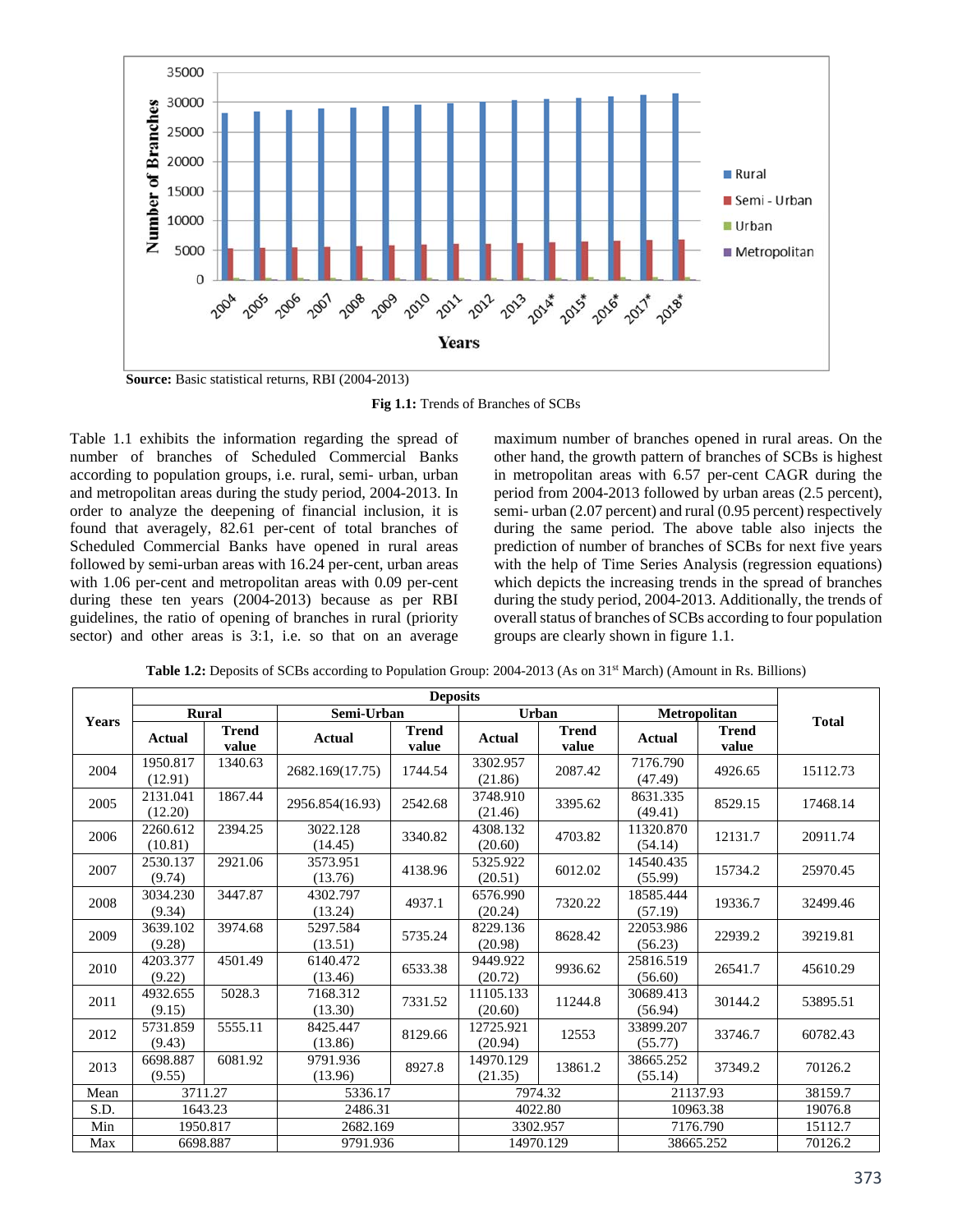| CAGR    | 13.13   | 13.83   | 16.31   | 18.34   | 16.59 |  |  |
|---------|---------|---------|---------|---------|-------|--|--|
| $2014*$ | 6608.73 | 9725.94 | 15169.4 | 40951.7 |       |  |  |
| 2015*   | 7135.54 | 10524.1 | 16477.6 | 44554.2 |       |  |  |
| $2016*$ | 7662.35 | 11322.2 | 17785.8 | 48156.7 |       |  |  |
| 2017*   | 8189.16 | 12120.4 | 19094   | 51759.2 |       |  |  |
| 2018*   | 8715.97 | 12918.5 | 20402.2 | 55361.7 |       |  |  |

**Source:** Basic statistical returns, RBI (2004-2013)

**Note:** 1. Figures in brackets are percentage of their respective total. 2. \*The values of the period from 2014-2018 are estimated trend values.



**Source:** Basic statistical returns, RBI (2004-2013)

**Fig 1.2:** Trends of Deposits of SCBs

Table 1.2 shows the statistical information about the next parameter in the form of the deposits of SCBs according to population groups, i.e. rural, semi-urban, urban and metropolitan areas for analyzing the extent of financial inclusion in India. If we see in absolute form, it is obtained that the deposits of Scheduled Commercial Banks have increased from Rs.15112.73 billion in 2004 to Rs.70126.2 billion in 2013 with the increase of Rs.55013.47 billion during the study period, 2004-2013, which indicates that there is a significant increase in the amount (in billions) of deposits of SCBs. On the other hand, if we see in relative form, it is observed that averagely, the deposits of SCBs was higher in metropolitan cities with 54.49 per-cent followed by urban areas with 20.93

per-cent, semi-urban areas with 14.42 per-cent and rural areas with 10.16 per-cent respectively during the same period. Further, the amount of deposits of SCBs also have been highest in metropolitan cities with 18.34 percent CAGR followed by urban areas (16.31 percent), semi-urban areas (13.83 percent) and rural (13.13 percent) respectively during the same period. Additionally, the above table also provides the information about the estimated figures of deposits for next five years (2014-2018) in the form of trends as observed during the study period, 2004-2013. Further, figure 1.2 exhibits the increasing trends in the amount of deposits in all four population groups and the most increase in the deposit amount of SCBs in metropolitan cities as compared to other areas.

|              |          |                    |            |                    | <b>Credit</b> |                    |                     |                    |              |
|--------------|----------|--------------------|------------|--------------------|---------------|--------------------|---------------------|--------------------|--------------|
| <b>Years</b> | Rural    |                    | Semi-Urban |                    | Urban         |                    | <b>Metropolitan</b> |                    | <b>Total</b> |
|              | Actual   | <b>Trend value</b> | Actual     | <b>Trend value</b> | Actual        | <b>Trend value</b> | Actual              | <b>Trend value</b> |              |
| 2004         | 850.210  | 505.83             | 1001.660   | 602.97             | 1503.361      | 870.72             | 5447.890            | 3402.46            | 8803.12      |
|              | (9.66)   |                    | (11.38)    |                    | (17.08)       |                    | (61.89)             |                    |              |
| 2005         | 1099.756 | 893.16             | 1306.412   | 1087.18            | 1892.366      | 1716.34            | 7226.146            | 6824.38            | 11524.68     |
|              | (9.54)   |                    | (11.34)    |                    | (16.42)       |                    | (62.70)             |                    |              |
| 2006         | 1260.783 | 1280.49            | 1514.455   | 1571.39            | 2457.773      | 2561.96            | 9905.410            | 10246.3            | 15138.42     |
|              | (8.33)   |                    | (10.0)     |                    | (16.23)       |                    | (65.43)             |                    |              |
| 2007         | 1548.980 | 1667.82            | 1882.318   | 2055.6             | 3171.089      | 3407.58            | 12868.609           | 13668.2            | 19471        |
|              | (7.96)   |                    | (9.67)     |                    | (16.29)       |                    | (66.09)             |                    |              |
| 2008         | 1831.068 | 2055.15            | 2290.305   | 2539.81            | 3841.454      | 4253.2             | 16207.238           | 17090.1            | 24170.07     |
|              | (7.58)   |                    | (9.48)     |                    | (15.89)       |                    | (67.05)             |                    |              |
| 2009         | 2079.261 | 2442.48            | 2649.252   | 3024.02            | 4575.268      | 5098.82            | 19173.351           | 20512.1            | 28477.13     |
|              | (7.30)   |                    | (9.30)     |                    | (16.07)       |                    | (67.33)             |                    |              |

**Table 1.3:** Credit of SCBs according to Population Group: 2004-2013 (As on 31<sup>st</sup> March) (Amount in Rs. Billions)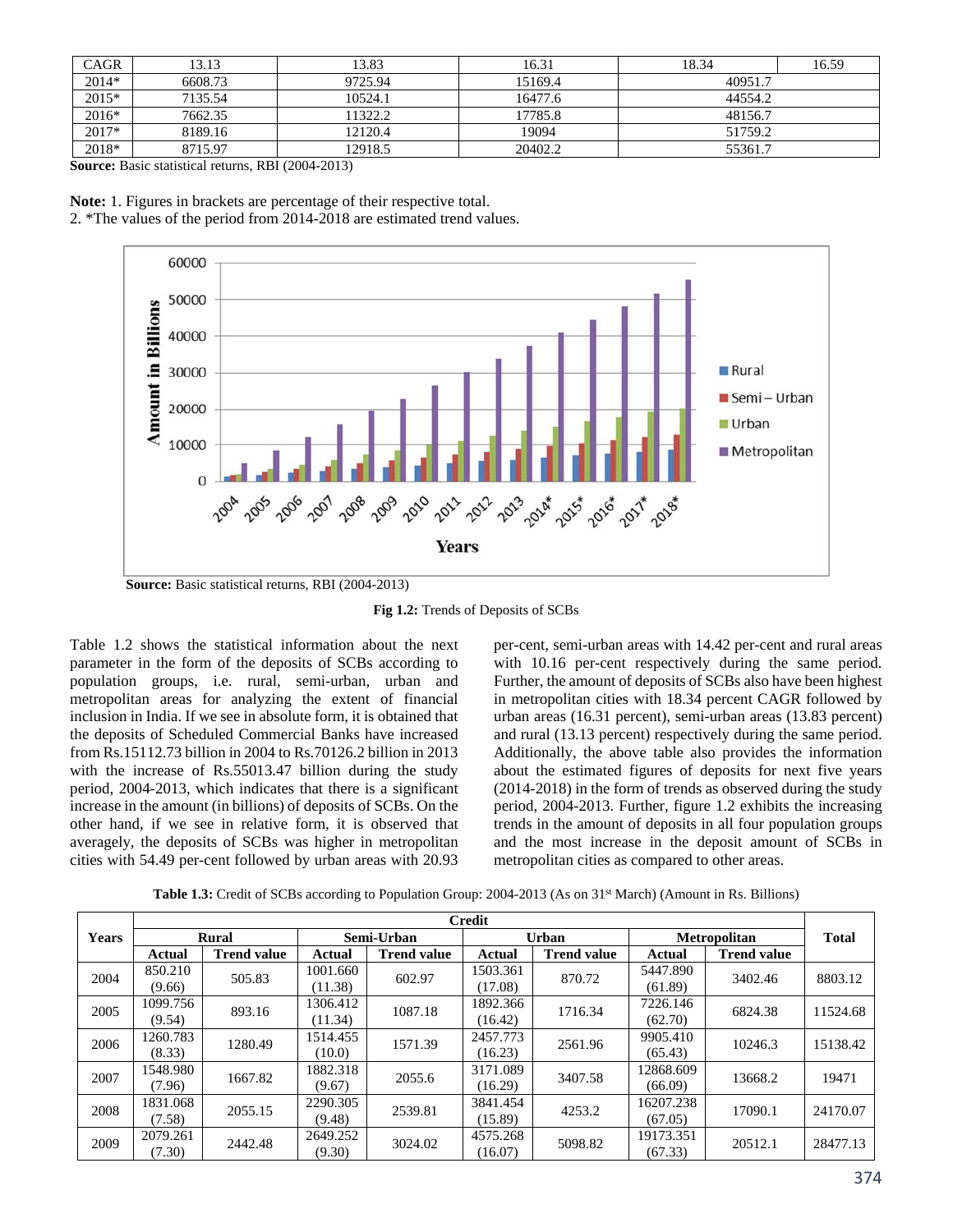| 2010    | 2492.770<br>(7.45) | 2829.81  | 3199.729<br>(9.57)  | 3508.23  | 5585.310<br>(16.70) | 5944.44  | 22173.885<br>(66.29) | 23934         | 33451.69 |  |
|---------|--------------------|----------|---------------------|----------|---------------------|----------|----------------------|---------------|----------|--|
| 2011    | 2958.145<br>(7.26) | 3217.14  | 3815.728<br>(9.36)  | 3992.44  | 6838.831<br>(16.78) | 6790.06  | 27143.766<br>(66.60) | 27355.9       | 40756.47 |  |
| 2012    | 3805.177<br>(7.92) | 3604.47  | 4598.608<br>(9.57)  | 4476.65  | 7815.122<br>(16.27) | 7635.68  | 31813.763<br>(66.23) | 30777.8       | 48032.67 |  |
| 2013    | 4561.908<br>(8.26) | 3991.8   | 5560.680<br>(10.06) | 4960.86  | 9079.525<br>(16.43) | 8481.3   | 36051.057<br>(65.25) | 34199.7       | 55253.17 |  |
| Mean    | 2248.81            |          | 2781.91             |          | 4676.01             | 18801.11 |                      | 28507.84      |          |  |
| S.D.    |                    | 1214.77  | 1501.36             |          |                     | 2591.78  |                      | 10442.16      |          |  |
| Min     |                    | 850.210  | 1001.660            |          |                     | 1503.361 |                      | 5447.890      | 8803.12  |  |
| Max     |                    | 4561.908 |                     | 5560.680 |                     | 9079.525 |                      | 36051.057     | 55253.17 |  |
| CAGR    |                    | 18.29    |                     | 18.7     |                     | 19.7     |                      | 20.8<br>20.16 |          |  |
| $2014*$ |                    | 4379.13  |                     | 5445.07  |                     | 9326.92  |                      | 37621.7       |          |  |
| $2015*$ | 4766.46            |          |                     | 5929.28  |                     | 10172.5  | 41043.6              |               |          |  |
| $2016*$ | 5153.79            |          |                     | 6413.49  |                     | 11018.2  |                      | 44465.5       |          |  |
| $2017*$ |                    | 5541.12  |                     | 6897.7   |                     | 11863.8  | 47887.4              |               |          |  |
| 2018*   |                    | 5928.45  |                     | 7381.91  |                     | 12709.4  |                      | 51309.3       |          |  |

**Source:** Basic statistical returns, RBI (2004-2013)

**Note:** 1. Figures in brackets are percentage of their respective total. 2. \*The values of the period from 2014-2018 are estimated trend values.



**Fig1.3:** Trends of Credit of SCBs

The next important indicator for analyzing the extent of financial inclusion is the status and growth in the form of credit of all Scheduled Commercial Banks according to four population groups, i.e. rural, semi-urban, urban and metropolitan areas and table 1.3 provides the statistical information in this regard. If wee in absolute form, it is examined that, the credit of all SCBs have increased from Rs.8803.12 billion in 2004 to Rs.55253.17 billion in 2013 with the increase of Rs.46450.05 billion during the period from 2004-13 which indicates that there is a significant increase in the amount of credit of SCBs during the same period. In relative terms, averagely, the credit of SCBs was comparatively more in metropolitan cities with 65.49 per-cent followed by urban areas with 16.42 per-cent, semi-urban areas

with 9.97 per-cent and rural areas with 8.13 per-cent during the study period, 2004-2013. On the other hand, the growth pattern of advancing loans of SCBs was also highest in metropolitan cities with 20.8 per-cent CAGR during the period from 2004- 2013 followed by urban areas (19.7 percent), semi-urban areas (18.7 percent) and rural (18.29 percent) respectively during the same period. Further, the above table also gives the statistical information for the predicted figures of credit for next five years (2014-2018) which also are depicting the same trend as seen during 2004-2013 in actual amount of advancing loans. Additionally, figure 1.3 shows the clear picture of increasing trends in the amount of credit in almost all population groups and there is a great increase in the credit amount of SCBs in metropolitan area as compared to other areas.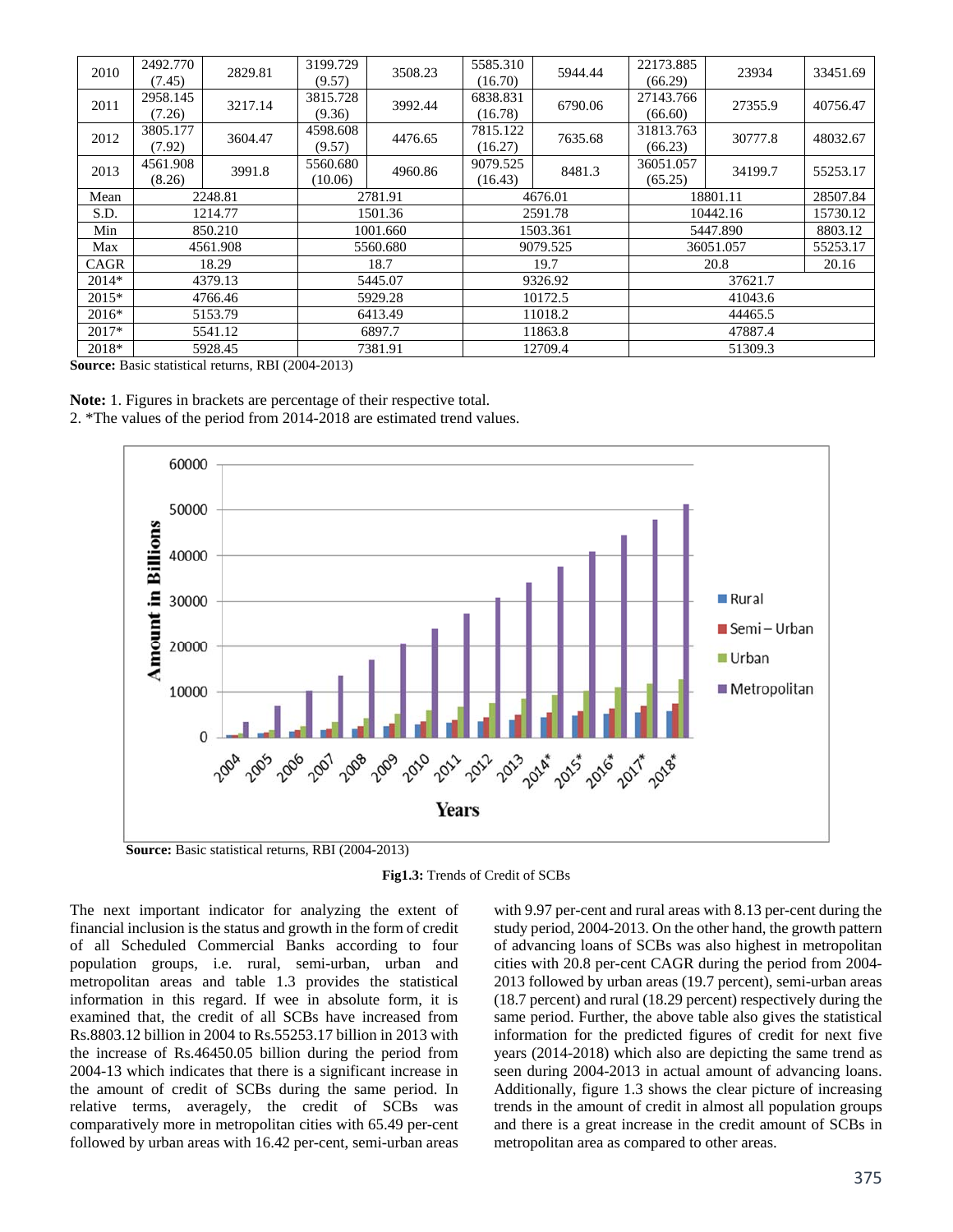Table 1.4: Credit-Deposit Ratios (Population Group) of SCBs: 2004-2013 (As on 31<sup>st</sup> March) (Figures in Percent)

|         |               |                    |            | <b>Trends of Credit- Deposit Ratios</b> |               |                    |                     |                    |              |
|---------|---------------|--------------------|------------|-----------------------------------------|---------------|--------------------|---------------------|--------------------|--------------|
| Years   |               | Rural              | Semi-Urban |                                         | <b>Urban</b>  |                    | <b>Metropolitan</b> |                    | <b>Total</b> |
|         | <b>Actual</b> | <b>Trend value</b> | Actual     | <b>Trend value</b>                      | <b>Actual</b> | <b>Trend value</b> | <b>Actual</b>       | <b>Trend value</b> |              |
| 2004    | 56.3          | 79.29              | 42.8       | 48.23                                   | 51.5          | 57                 | 67.7                | 70.58              | 58.2         |
| 2005    | 75.3          | 80.14              | 48.3       | 50.43                                   | 56.6          | 58.34              | 73.8                | 72.28              | 66           |
| 2006    | 88.2          | 80.99              | 57.8       | 52.63                                   | 64.1          | 59.68              | 76.3                | 73.98              | 72.4         |
| 2007    | 93.2          | 81.84              | 59.5       | 54.83                                   | 65.8          | 61.02              | 79                  | 75.68              | 75           |
| 2008    | 106.5         | 82.69              | 59.5       | 57.03                                   | 65.5          | 62.36              | 75.7                | 77.38              | 74.4         |
| 2009    | 85.1          | 83.54              | 58.7       | 59.23                                   | 60.6          | 63.7               | 78.4                | 79.08              | 72.6         |
| 2010    | 91.6          | 84.39              | 59.9       | 61.43                                   | 62.8          | 65.04              | 77.4                | 80.78              | 73.3         |
| 2011    | 79.6          | 85.24              | 63.1       | 63.63                                   | 70.2          | 66.38              | 79.9                | 82.48              | 75.6         |
| 2012    | 77.1          | 86.09              | 62.7       | 65.83                                   | 67.2          | 67.72              | 87.8                | 84.18              | 79           |
| 2013    | 78.2          | 86.94              | 69         | 68.03                                   | 66            | 69.06              | 86.3                | 85.88              | 78.8         |
| Mean    |               | 83.11              | 58.13      |                                         | 63.03         |                    | 78.23               |                    | 72.53        |
| S.D.    |               | 13.35              |            | 7.47                                    | 5.51          |                    | 5.79                |                    | 6.23         |
| Min     |               | 56.3               |            | 42.8                                    | 51.5          |                    | 67.7                |                    | 58.2         |
| Max     |               | 106.5              |            | 69                                      | 70.2          |                    | 87.8                |                    | 79           |
| 2014*   |               | 87.79              |            | 70.23                                   |               | 70.4               |                     | 87.58              |              |
| $2015*$ | 88.64         |                    |            | 72.43                                   |               | 71.74              |                     | 89.28              |              |
| 2016*   | 89.49         |                    |            | 74.63                                   |               | 73.08              | 90.98               |                    |              |
| 2017*   |               | 90.34              |            | 76.83                                   | 74.42         |                    | 92.68               |                    |              |
| 2018*   |               | 91.19              |            | 79.03                                   |               | 75.76              | 94.38               |                    |              |

**Source:** Basic statistical returns, RBI (2004-2013).

**Note:** 1. Figures in brackets are percentage of their respective total.

2. \*The values of the period from 2014-2018 are estimated trend values.



**Fig 1.4:** Trends of Credit-Deposit Ratios of SCBs

Table 1.4 provides the information regarding credit-deposit ratio of Scheduled Commercial Banks according to four areas such as rural, semi-urban, urban and metropolitan. With a view to analyze the status and growth of financial inclusion in India, it is observed that averagely, the C-D ratio of SCBs was higher in rural areas with 83.11 per-cent followed by metropolitan areas with 78.23 per-cent, urban areas with 63.03 per-cent and semi-urban areas with 58.13 per-cent during these ten years

(2004-2013) and in overall, on an average 72.53 per-cent of C-D ratio indicates the good banking practices are adopting by providing many financial services to the population. The estimated figures for this parameter are alarming and dangerous for future time period because it is showing increasing trend in the all population groups. Further, this alarming picture can easily be seen by giving attention on figure 1.4.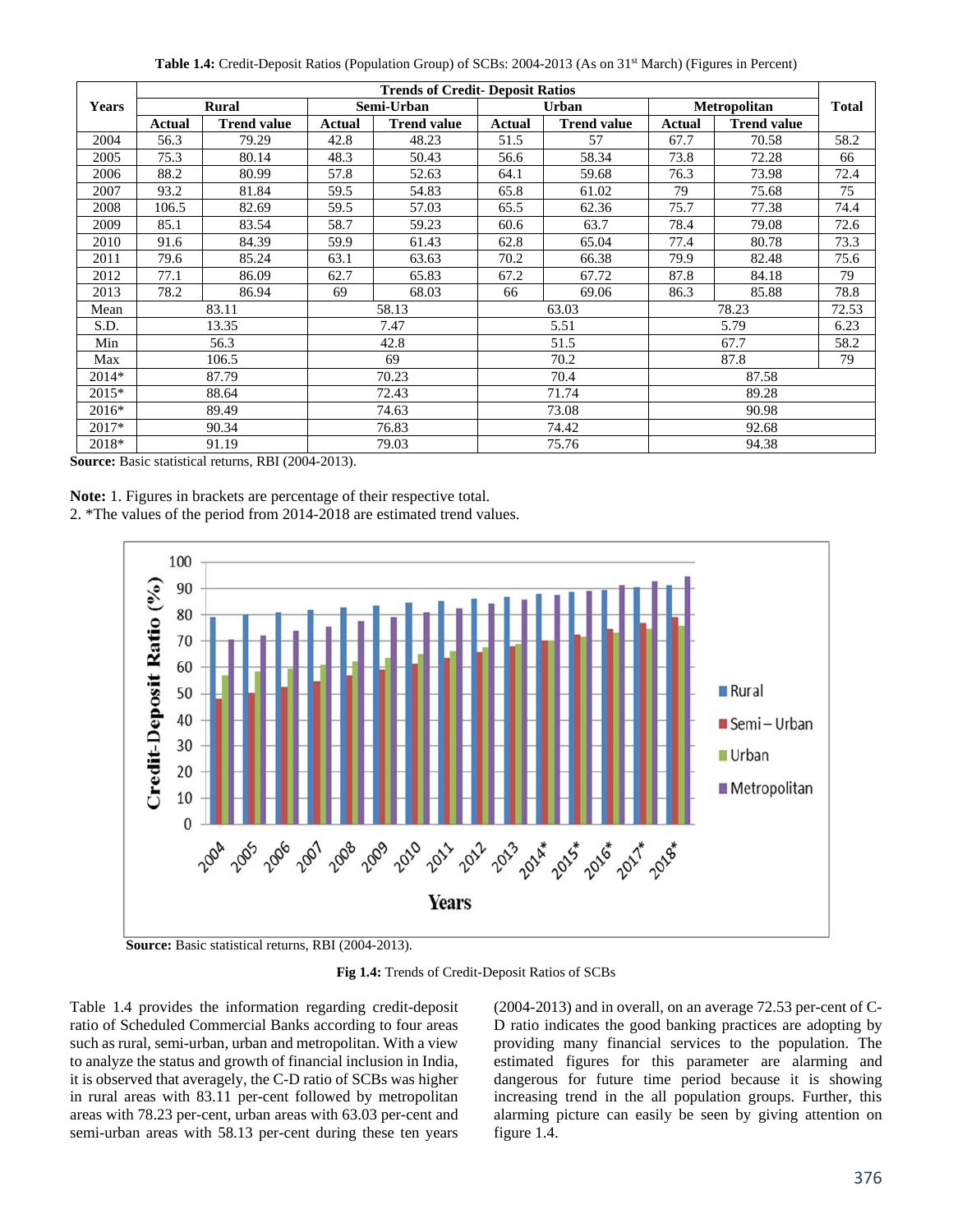| Table 1.5: Number of ATMs (Population Group): 2004-2013 (As on 31 <sup>st</sup> March) |  |  |  |  |
|----------------------------------------------------------------------------------------|--|--|--|--|
|----------------------------------------------------------------------------------------|--|--|--|--|

|              |                  |                    |                         |                    | <b>Number of ATMs</b> |                    |                     |                    |          |
|--------------|------------------|--------------------|-------------------------|--------------------|-----------------------|--------------------|---------------------|--------------------|----------|
| <b>Years</b> | Rural            |                    |                         | Semi-Urban         |                       | <b>Urban</b>       | <b>Metropolitan</b> | <b>Total</b>       |          |
|              | <b>Actual</b>    | <b>Trend value</b> | <b>Actual</b>           | <b>Trend value</b> | Actual                | <b>Trend value</b> | Actual              | <b>Trend value</b> |          |
| 2010         | 5196<br>(8.64)   | 5050               | 14478<br>(24.07)        | 14093              | 19763<br>(32.85)      | 19337              | 20716<br>(34.44)    | 20194              | 60153    |
| 2011         | 7155<br>(9.60)   | 7109               | 18082<br>(24.27)        | 18522              | 24062<br>(32.30)      | 24936              | 25206<br>(33.83)    | 26384              | 74505    |
| 2012         | 8639<br>(9.03)   | 9168               | 22677<br>(23.70)        | 22951              | 31006<br>(32.40)      | 30535              | 33364<br>(34.87)    | 32574              | 95686    |
| 2013         | 11564<br>(10.14) | 11227              | 27710<br>(24.30)        | 27380              | 36111<br>(31.67)      | 36134              | 38629<br>(33.88)    | 38763              | 114014   |
| Mean         |                  | 8138.5             |                         | 20736.75           |                       | 27735.5            |                     | 29478.75           | 86089.5  |
| S.D.         |                  | 2683.91            |                         | 5733.25            |                       | 7254.9             |                     | 8038.75            | 23655.68 |
| Min          |                  | 5196               |                         | 14478              |                       | 19763              |                     | 20716              | 60153    |
| Max          |                  | 11564              |                         | 27710              |                       | 36111              |                     | 38629              | 114014   |
| CAGR         |                  | 8.33               |                         | 6.71               |                       | 6.21               |                     | 6.43               | 17.33    |
| $2014*$      |                  | 13286              |                         | 31810              |                       | 41733              |                     | 44953              |          |
| 2015*        |                  | 15344              | 36239<br>47331          |                    |                       |                    | 51143               |                    |          |
| $2016*$      |                  | 17403              | 40668<br>57332<br>52930 |                    |                       |                    |                     |                    |          |
| 2017*        |                  | 19462              |                         | 45097              |                       | 58529              |                     | 63522              |          |
| 2018*        |                  | 21521              |                         | 49526              |                       | 64128              | 69712               |                    |          |

**Source:** Basic statistical returns, RBI (2010-2013).

**Note:** 1. Figures in brackets are percentage of their respective total. 2. \*The values of the period from 2014-2018 are estimated trend values.



**Source:** Basic statistical returns, RBI (2010-2013).



The present era is of innovative and diversified technology because with the help of latest and viable electronic devices such as Automated Teller Machines (ATMs), debit card and credit cards, there is a significant increase in number of ATMs installing across the country, highlights the positive steps towards the financial inclusion drive. Table 1.5 indicates that there has been significant increase in the installation of number of ATMs (53861) across the country from the year 2010-2013. The above table also describes that most of the installation of ATMs are situated in urban and metropolitan areas i.e. around two-third of the total ATMs are located in these areas. But, on the other hand, the number of ATMs is highest in rural areas with 8.33 CAGR followed by semi-urban areas (6.71 percent), metropolitan areas (6.43 percent) and urban areas (56.21 percent) respectively during the same period. Additionally, the increasing trends (2004-2018) of installation of ATMs according to four population groups can be easily shown in figure 1.5.

### **Conclusion**

After analysing the data, it is obtained that on an average, maximum numbers of branches of Scheduled Commercial Banks are working in rural areas with 82.61 per-cent and the very lowest branches are opened in metropolitan cities with